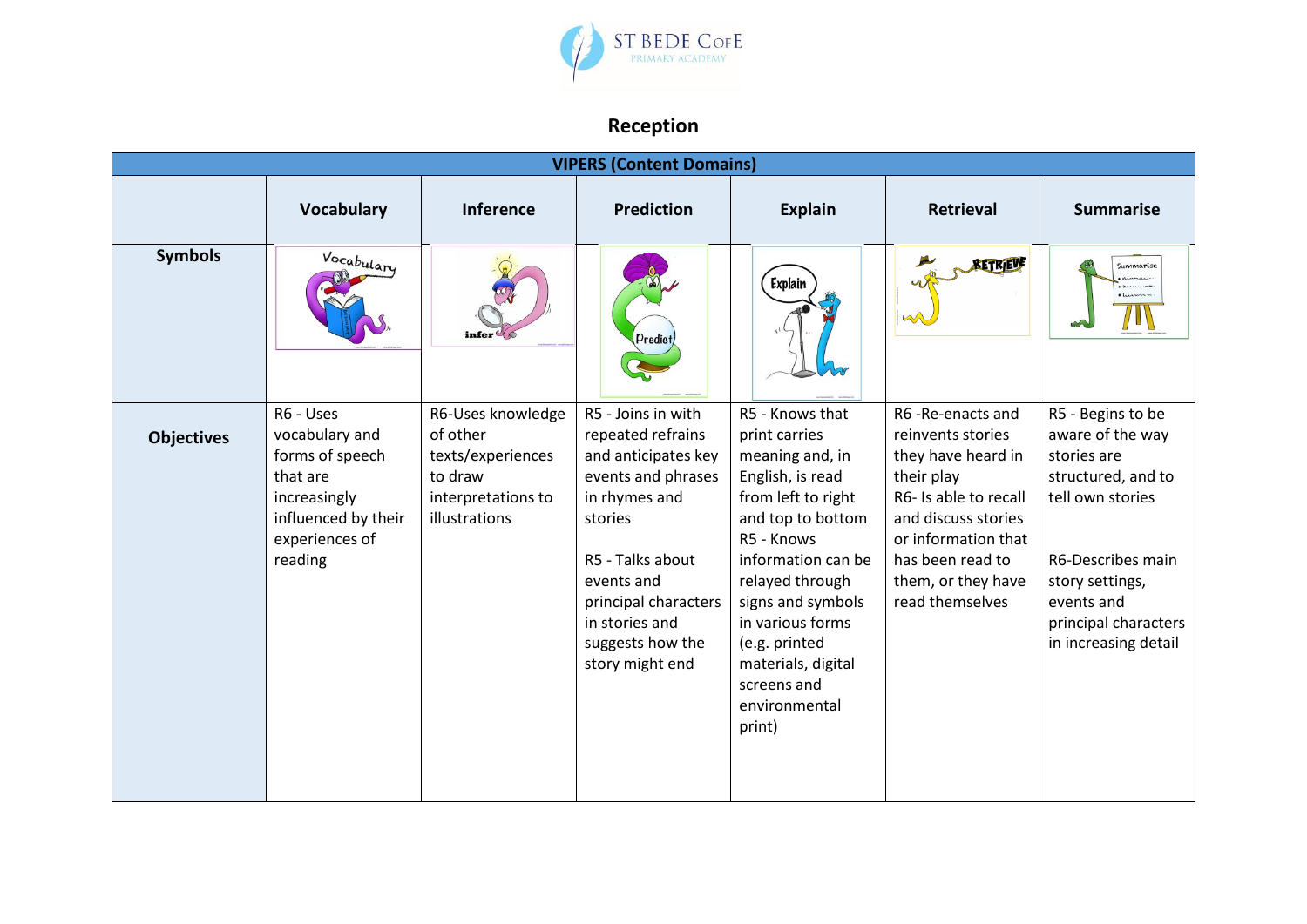

| <b>Vocab</b>                              | Books, Story, blurb, author, illustrator, poem, rhyme, fairy tale, title, front cover, back cover, character, setting, solution,<br>problem, page, full stop, question mark, speech marks, speech bubble, beginning, middle, end |                                                                                    |                                                                                                                      |                                                                                        |                                                                      |                                                                                |  |  |
|-------------------------------------------|----------------------------------------------------------------------------------------------------------------------------------------------------------------------------------------------------------------------------------|------------------------------------------------------------------------------------|----------------------------------------------------------------------------------------------------------------------|----------------------------------------------------------------------------------------|----------------------------------------------------------------------|--------------------------------------------------------------------------------|--|--|
| <b>Question stems</b>                     | What does this<br>word mean?                                                                                                                                                                                                     | (Looking at the<br>pictures) What<br>might they be<br>feeling? How do<br>you know? | What might<br>happen at the end<br>of the story? What<br>might happen in<br>the story? What<br>might happen<br>next? | Who is your<br>favourite<br>character and<br>why?<br>Why do you think<br>this happened | What did you find<br>out? What can you<br>see on the front<br>cover? | Can you order<br>these parts of the<br>story? What<br>happened first,<br>next? |  |  |
| <b>Supporting</b><br>documents &<br>texts | 钫<br>$\bullet\hspace{0.4mm}\bullet\hspace{0.4mm}$<br>$(\dot{\mathbb{C}})$<br>$M\setminus$<br><b>TalesToolKit</b>                                                                                                                 | T<br>Ť<br>$\Omega$ T                                                               |                                                                                                                      | Vocabulary<br>Infer<br>Predict<br>Explain<br>Retrieve<br><b>Summarise</b>              |                                                                      |                                                                                |  |  |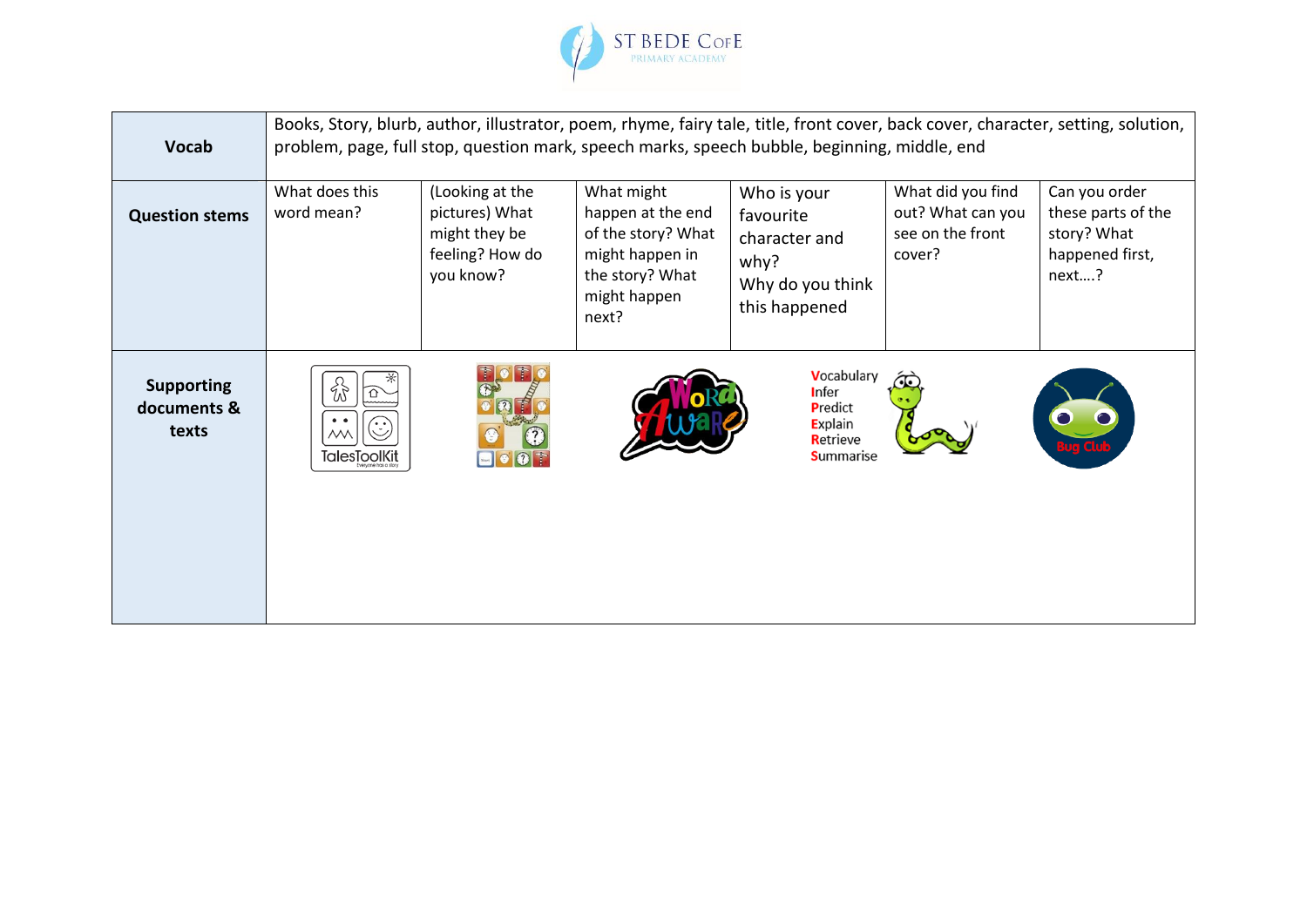